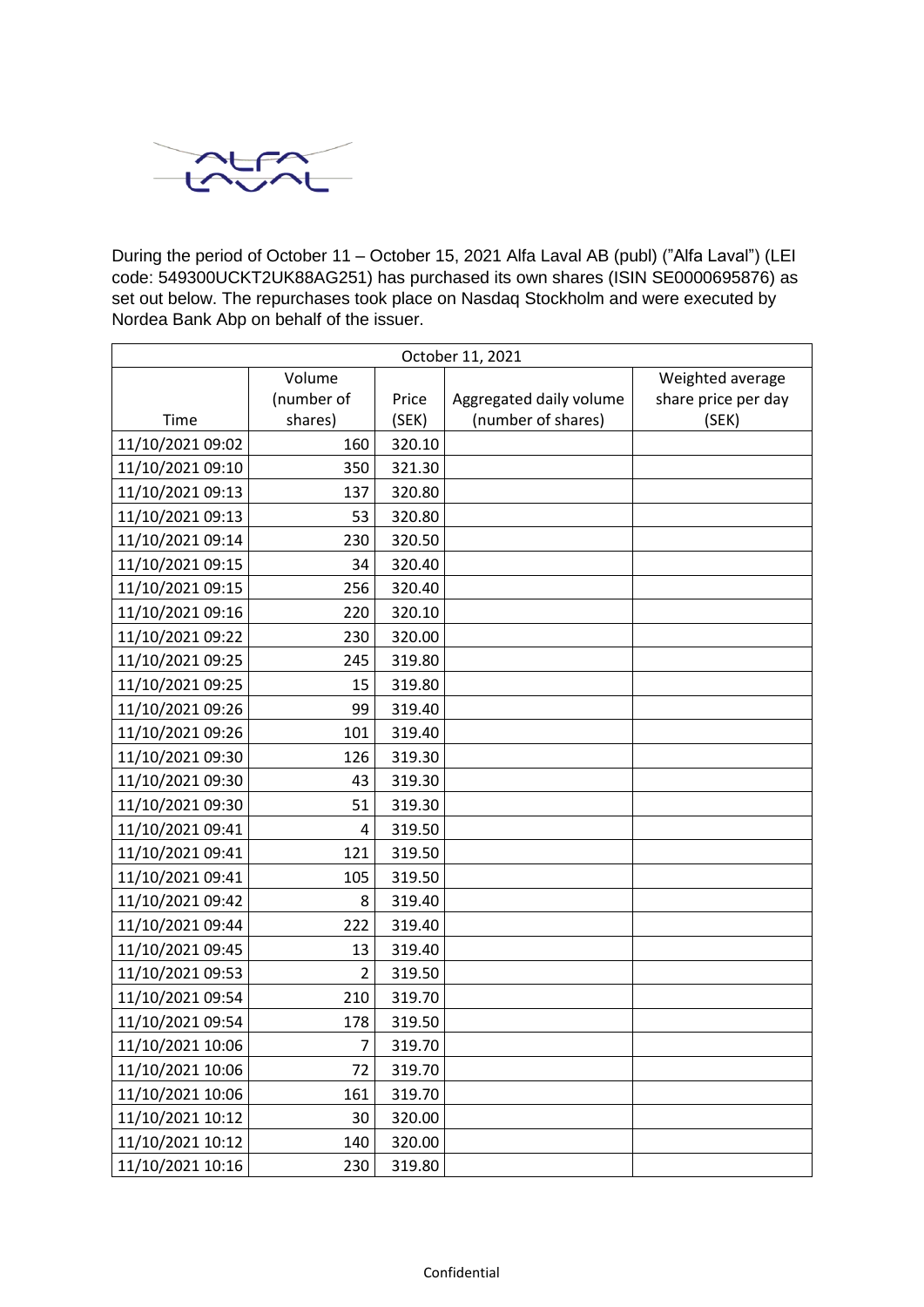| 11/10/2021 10:18 | 127   | 319.70 |  |
|------------------|-------|--------|--|
| 11/10/2021 10:18 | 153   | 319.70 |  |
| 11/10/2021 10:21 | 210   | 319.50 |  |
| 11/10/2021 10:22 | 230   | 319.40 |  |
| 11/10/2021 10:22 | 217   | 319.40 |  |
| 11/10/2021 10:35 | 220   | 319.90 |  |
| 11/10/2021 10:41 | 180   | 319.80 |  |
| 11/10/2021 10:48 | 230   | 319.40 |  |
| 11/10/2021 10:49 | 67    | 319.30 |  |
| 11/10/2021 10:49 | 153   | 319.30 |  |
| 11/10/2021 10:52 | 240   | 319.20 |  |
| 11/10/2021 10:57 | 200   | 319.50 |  |
| 11/10/2021 11:06 | 119   | 319.70 |  |
| 11/10/2021 11:06 | 33    | 319.70 |  |
| 11/10/2021 11:06 | 58    | 319.70 |  |
| 11/10/2021 11:12 | 170   | 319.10 |  |
| 11/10/2021 11:20 | 260   | 319.10 |  |
| 11/10/2021 11:30 | 20    | 319.20 |  |
| 11/10/2021 11:30 | 240   | 319.20 |  |
| 11/10/2021 11:33 | 200   | 319.20 |  |
| 11/10/2021 11:47 | 170   | 319.60 |  |
| 11/10/2021 11:52 | 280   | 319.20 |  |
| 11/10/2021 11:58 | 230   | 319.00 |  |
| 11/10/2021 12:26 | 170   | 319.40 |  |
| 11/10/2021 12:26 | 70    | 319.30 |  |
| 11/10/2021 12:26 | 240   | 319.30 |  |
| 11/10/2021 12:27 | 59    | 319.10 |  |
| 11/10/2021 12:27 | 141   | 319.10 |  |
| 11/10/2021 12:32 | 220   | 319.30 |  |
| 11/10/2021 12:35 | 230   | 318.90 |  |
| 11/10/2021 12:41 | 20    | 318.90 |  |
| 11/10/2021 12:41 | 200   | 318.90 |  |
| 11/10/2021 12:45 | 190   | 318.40 |  |
| 11/10/2021 13:04 | 220   | 318.30 |  |
| 11/10/2021 13:11 | 10    | 318.30 |  |
| 11/10/2021 13:11 | 170   | 318.30 |  |
| 11/10/2021 13:25 | 210   | 318.60 |  |
| 11/10/2021 13:38 | 250   | 318.40 |  |
| 11/10/2021 13:43 | 190   | 318.50 |  |
| 11/10/2021 13:56 | 220   | 317.90 |  |
| 11/10/2021 13:59 | 74    | 317.20 |  |
| 11/10/2021 13:59 | 100   | 317.20 |  |
| 11/10/2021 13:59 | 1,194 | 317.20 |  |
| 11/10/2021 13:59 | 26    | 317.20 |  |
| 11/10/2021 13:59 | 100   | 317.20 |  |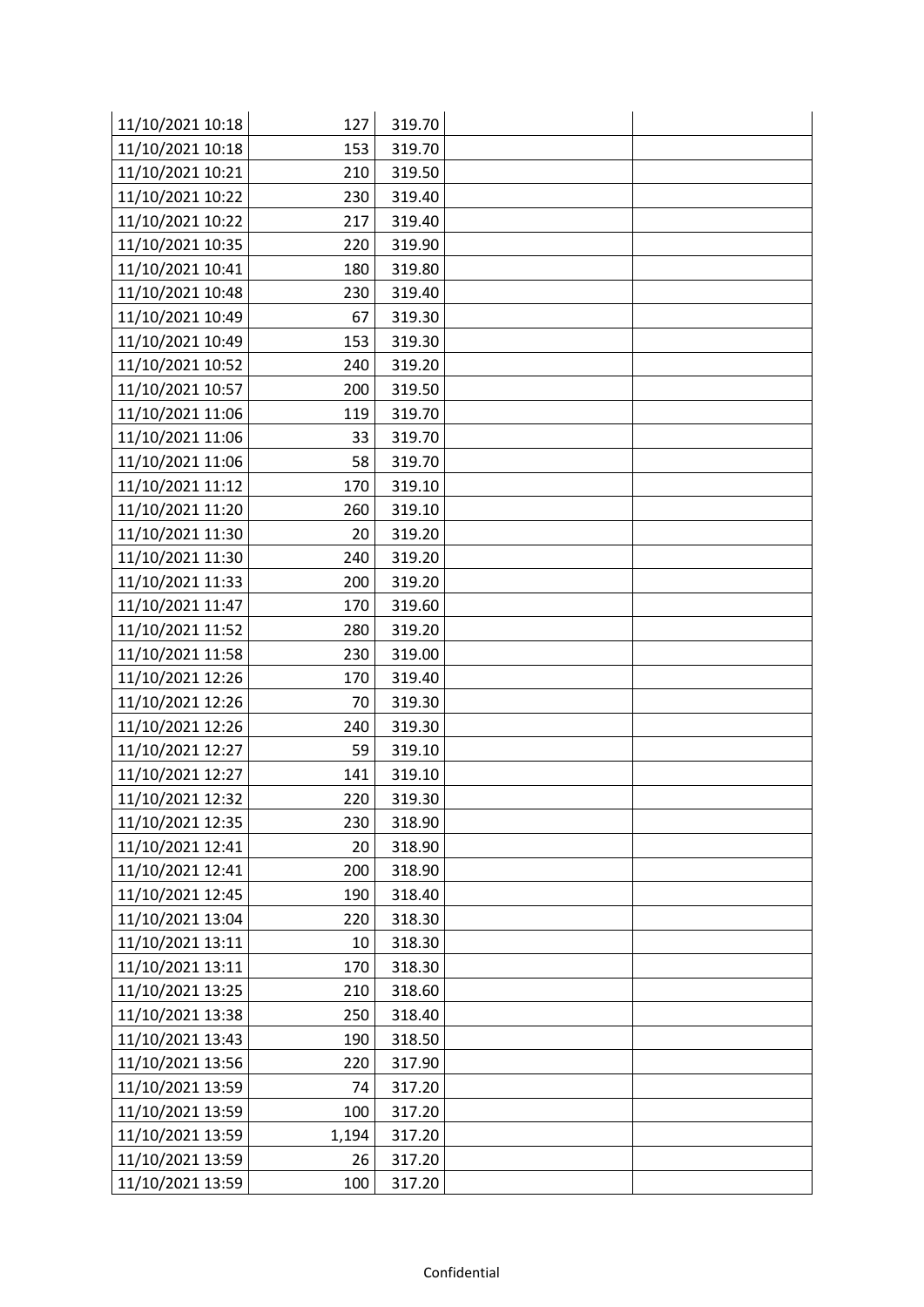| 11/10/2021 13:59 | 58  | 317.20 |  |
|------------------|-----|--------|--|
| 11/10/2021 13:59 | 100 | 317.20 |  |
| 11/10/2021 13:59 | 35  | 317.20 |  |
| 11/10/2021 13:59 | 100 | 317.20 |  |
| 11/10/2021 13:59 | 200 | 317.20 |  |
| 11/10/2021 13:59 | 117 | 317.20 |  |
| 11/10/2021 13:59 | 100 | 317.20 |  |
| 11/10/2021 13:59 | 100 | 317.20 |  |
| 11/10/2021 13:59 | 28  | 317.20 |  |
| 11/10/2021 13:59 | 200 | 317.20 |  |
| 11/10/2021 13:59 | 100 | 317.20 |  |
| 11/10/2021 13:59 | 268 | 317.20 |  |
| 11/10/2021 13:59 | 100 | 317.20 |  |
| 11/10/2021 14:02 | 68  | 317.10 |  |
| 11/10/2021 14:02 | 122 | 317.10 |  |
| 11/10/2021 14:13 | 230 | 316.40 |  |
| 11/10/2021 14:30 | 20  | 317.30 |  |
| 11/10/2021 14:30 | 200 | 317.30 |  |
| 11/10/2021 14:50 | 170 | 318.30 |  |
| 11/10/2021 14:57 | 230 | 318.20 |  |
| 11/10/2021 15:18 | 200 | 319.20 |  |
| 11/10/2021 15:26 | 206 | 318.90 |  |
| 11/10/2021 15:26 | 14  | 318.90 |  |
| 11/10/2021 15:30 | 58  | 318.90 |  |
| 11/10/2021 15:30 | 222 | 318.90 |  |
| 11/10/2021 15:35 | 220 | 318.60 |  |
| 11/10/2021 15:40 | 230 | 318.80 |  |
| 11/10/2021 15:44 | 230 | 318.80 |  |
| 11/10/2021 15:51 | 170 | 319.30 |  |
| 11/10/2021 16:09 | 230 | 320.10 |  |
| 11/10/2021 16:14 | 180 | 320.00 |  |
| 11/10/2021 16:17 | 185 | 319.60 |  |
| 11/10/2021 16:17 | 55  | 319.60 |  |
| 11/10/2021 16:18 | 10  | 319.50 |  |
| 11/10/2021 16:24 | 78  | 319.90 |  |
| 11/10/2021 16:24 | 142 | 319.90 |  |
| 11/10/2021 16:31 | 260 | 320.30 |  |
| 11/10/2021 16:37 | 208 | 320.00 |  |
| 11/10/2021 16:37 | 32  | 320.00 |  |
| 11/10/2021 16:40 | 250 | 319.70 |  |
| 11/10/2021 16:42 | 230 | 319.50 |  |
| 11/10/2021 16:42 | 80  | 319.50 |  |
| 11/10/2021 16:42 | 230 | 319.50 |  |
| 11/10/2021 16:42 | 160 | 319.50 |  |
| 11/10/2021 16:50 | 240 | 319.50 |  |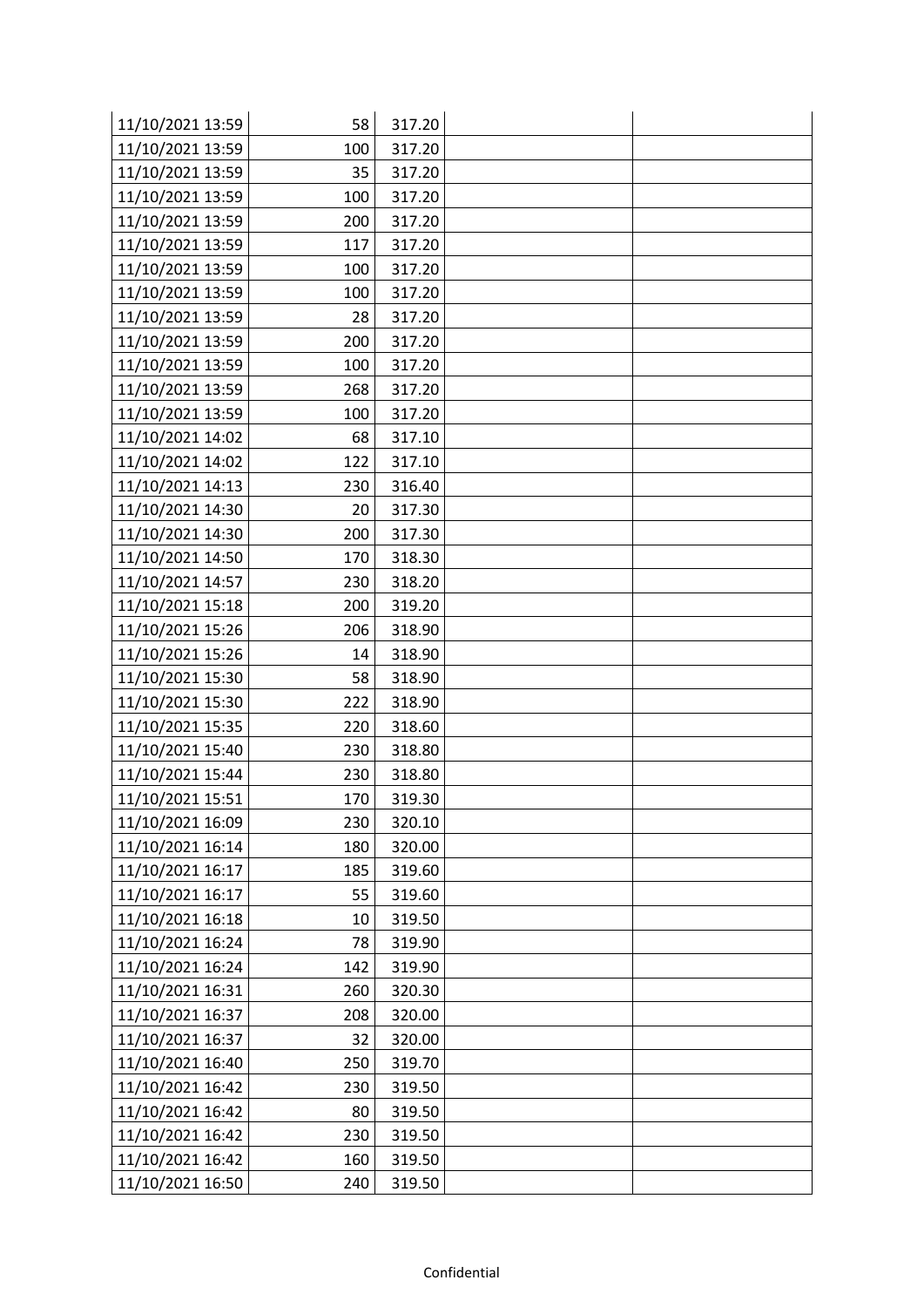| 11/10/2021 16:59 | 370        | 319.80 |                         |                     |
|------------------|------------|--------|-------------------------|---------------------|
| 11/10/2021 17:08 | 124        | 320.00 |                         |                     |
| 11/10/2021 17:08 | 156        | 320.00 |                         |                     |
| 11/10/2021 17:13 | 200        | 320.00 |                         |                     |
| 11/10/2021 17:16 | 290        | 319.90 |                         |                     |
| 11/10/2021 17:16 | 210        | 319.90 |                         |                     |
| 11/10/2021 17:17 | 220        | 319.90 |                         |                     |
| 11/10/2021 17:19 | 170        | 319.90 |                         |                     |
| 11/10/2021 17:23 | 55         | 320.10 |                         |                     |
| 11/10/2021 17:23 | 250        | 320.10 |                         |                     |
|                  |            |        | 20,875                  | 319.0679            |
|                  |            |        | October 12, 2021        |                     |
|                  | Volume     |        |                         | Weighted average    |
|                  | (number of | Price  | Aggregated daily volume | share price per day |
| Time             | shares)    | (SEK)  | (number of shares)      | (SEK)               |
| 12/10/2021 09:10 | 400        | 316.30 |                         |                     |
| 12/10/2021 09:14 | 230        | 317.70 |                         |                     |
| 12/10/2021 09:17 | 230        | 317.20 |                         |                     |
| 12/10/2021 09:21 | 17         | 316.10 |                         |                     |
| 12/10/2021 09:21 | 143        | 316.10 |                         |                     |
| 12/10/2021 09:22 | 240        | 315.70 |                         |                     |
| 12/10/2021 09:30 | 230        | 317.20 |                         |                     |
| 12/10/2021 09:40 | 270        | 317.80 |                         |                     |
| 12/10/2021 09:45 | 230        | 317.80 |                         |                     |
| 12/10/2021 09:51 | 230        | 318.40 |                         |                     |
| 12/10/2021 09:56 | 280        | 318.10 |                         |                     |
| 12/10/2021 09:57 | 11         | 317.60 |                         |                     |
| 12/10/2021 09:57 | 109        | 317.60 |                         |                     |
| 12/10/2021 09:57 | 80         | 317.60 |                         |                     |
| 12/10/2021 10:02 | 220        | 317.30 |                         |                     |
| 12/10/2021 10:05 | 270        | 317.40 |                         |                     |
| 12/10/2021 10:10 | 180        | 317.20 |                         |                     |
| 12/10/2021 10:13 | 230        | 317.10 |                         |                     |
| 12/10/2021 10:18 | 210        | 317.00 |                         |                     |
| 12/10/2021 10:30 | 230        | 318.30 |                         |                     |
| 12/10/2021 10:52 | 200        | 319.40 |                         |                     |
| 12/10/2021 11:02 | 160        | 319.50 |                         |                     |
| 12/10/2021 11:02 | 50         | 319.50 |                         |                     |
| 12/10/2021 11:05 | 160        | 319.60 |                         |                     |
| 12/10/2021 11:13 | 220        | 319.10 |                         |                     |
| 12/10/2021 11:22 | 260        | 319.80 |                         |                     |
| 12/10/2021 11:25 | 260        | 319.80 |                         |                     |
| 12/10/2021 11:34 | 240        | 319.40 |                         |                     |
| 12/10/2021 11:37 | 174        | 319.40 |                         |                     |
| 12/10/2021 11:37 | 66         | 319.40 |                         |                     |
|                  |            |        |                         |                     |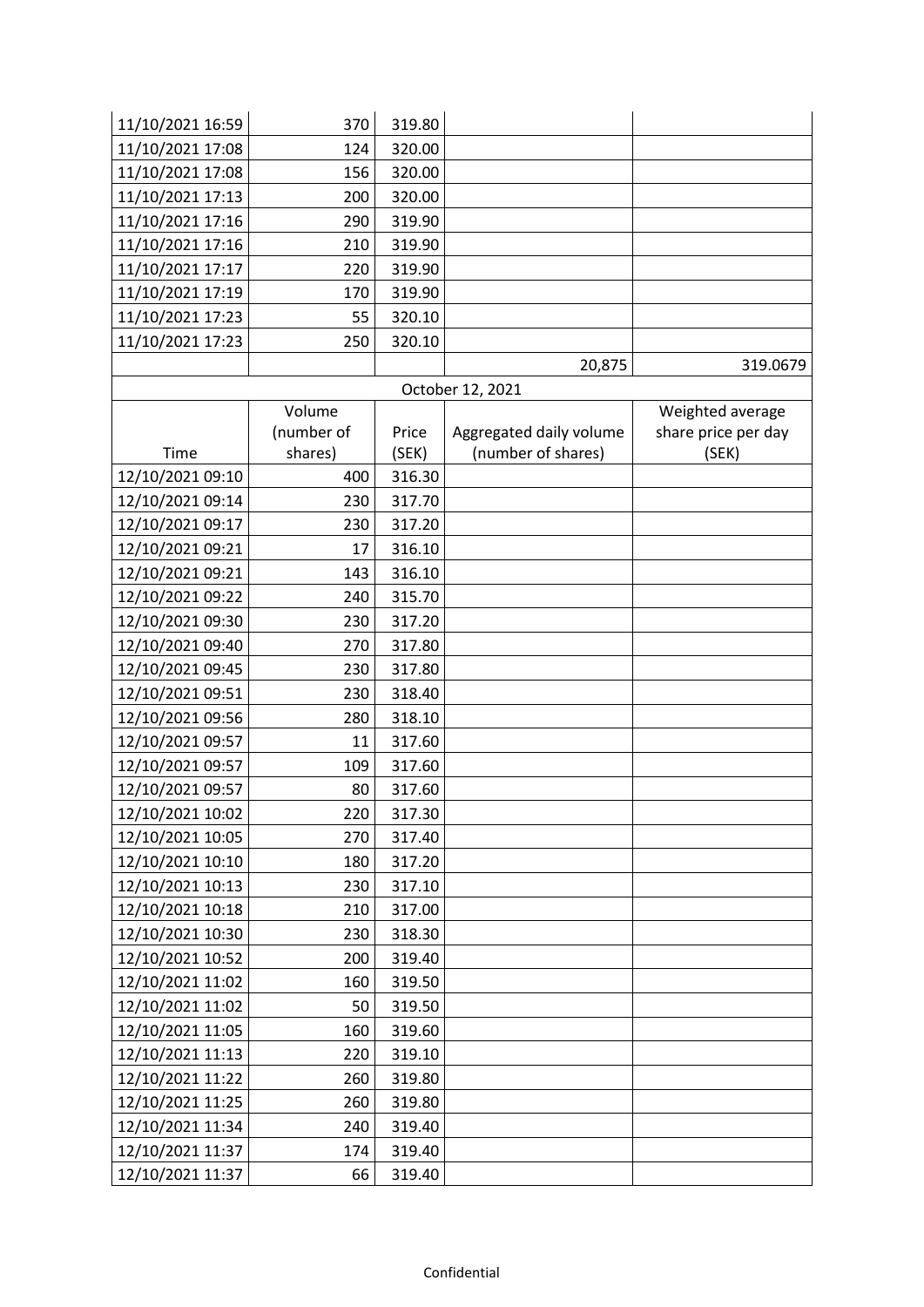| 12/10/2021 11:48 | 230 | 319.20 |  |
|------------------|-----|--------|--|
| 12/10/2021 12:11 | 190 | 319.10 |  |
| 12/10/2021 12:14 | 220 | 319.20 |  |
| 12/10/2021 12:29 | 210 | 319.90 |  |
| 12/10/2021 12:34 | 240 | 319.90 |  |
| 12/10/2021 12:45 | 210 | 320.10 |  |
| 12/10/2021 12:49 | 220 | 320.00 |  |
| 12/10/2021 12:59 | 190 | 320.00 |  |
| 12/10/2021 13:12 | 7   | 320.80 |  |
| 12/10/2021 13:16 | 213 | 320.80 |  |
| 12/10/2021 13:30 | 8   | 320.80 |  |
| 12/10/2021 13:30 | 10  | 320.80 |  |
| 12/10/2021 13:30 | 7   | 320.80 |  |
| 12/10/2021 13:30 | 10  | 320.80 |  |
| 12/10/2021 13:30 | 195 | 320.80 |  |
| 12/10/2021 13:37 | 190 | 320.90 |  |
| 12/10/2021 13:57 | 10  | 321.10 |  |
| 12/10/2021 13:57 | 34  | 321.10 |  |
| 12/10/2021 13:58 | 126 | 321.10 |  |
| 12/10/2021 13:58 | 220 | 321.00 |  |
| 12/10/2021 14:04 | 210 | 321.00 |  |
| 12/10/2021 14:12 | 26  | 321.00 |  |
| 12/10/2021 14:12 | 204 | 321.00 |  |
| 12/10/2021 14:23 | 230 | 321.60 |  |
| 12/10/2021 14:31 | 220 | 321.80 |  |
| 12/10/2021 14:38 | 170 | 321.30 |  |
| 12/10/2021 14:48 | 220 | 321.10 |  |
| 12/10/2021 14:55 | 230 | 321.30 |  |
| 12/10/2021 15:14 | 200 | 321.50 |  |
| 12/10/2021 15:16 | 132 | 321.80 |  |
| 12/10/2021 15:16 | 108 | 321.80 |  |
| 12/10/2021 15:21 | 160 | 321.70 |  |
| 12/10/2021 15:29 | 20  | 322.20 |  |
| 12/10/2021 15:29 | 200 | 322.20 |  |
| 12/10/2021 15:32 | 240 | 321.80 |  |
| 12/10/2021 15:43 | 182 | 322.20 |  |
| 12/10/2021 15:43 | 73  | 322.20 |  |
| 12/10/2021 15:43 | 5   | 322.20 |  |
| 12/10/2021 15:44 | 160 | 321.90 |  |
| 12/10/2021 15:45 | 21  | 321.70 |  |
| 12/10/2021 15:45 | 100 | 321.70 |  |
| 12/10/2021 15:45 | 109 | 321.70 |  |
| 12/10/2021 16:00 | 280 | 323.40 |  |
| 12/10/2021 16:08 | 180 | 322.70 |  |
| 12/10/2021 16:08 | 88  | 322.60 |  |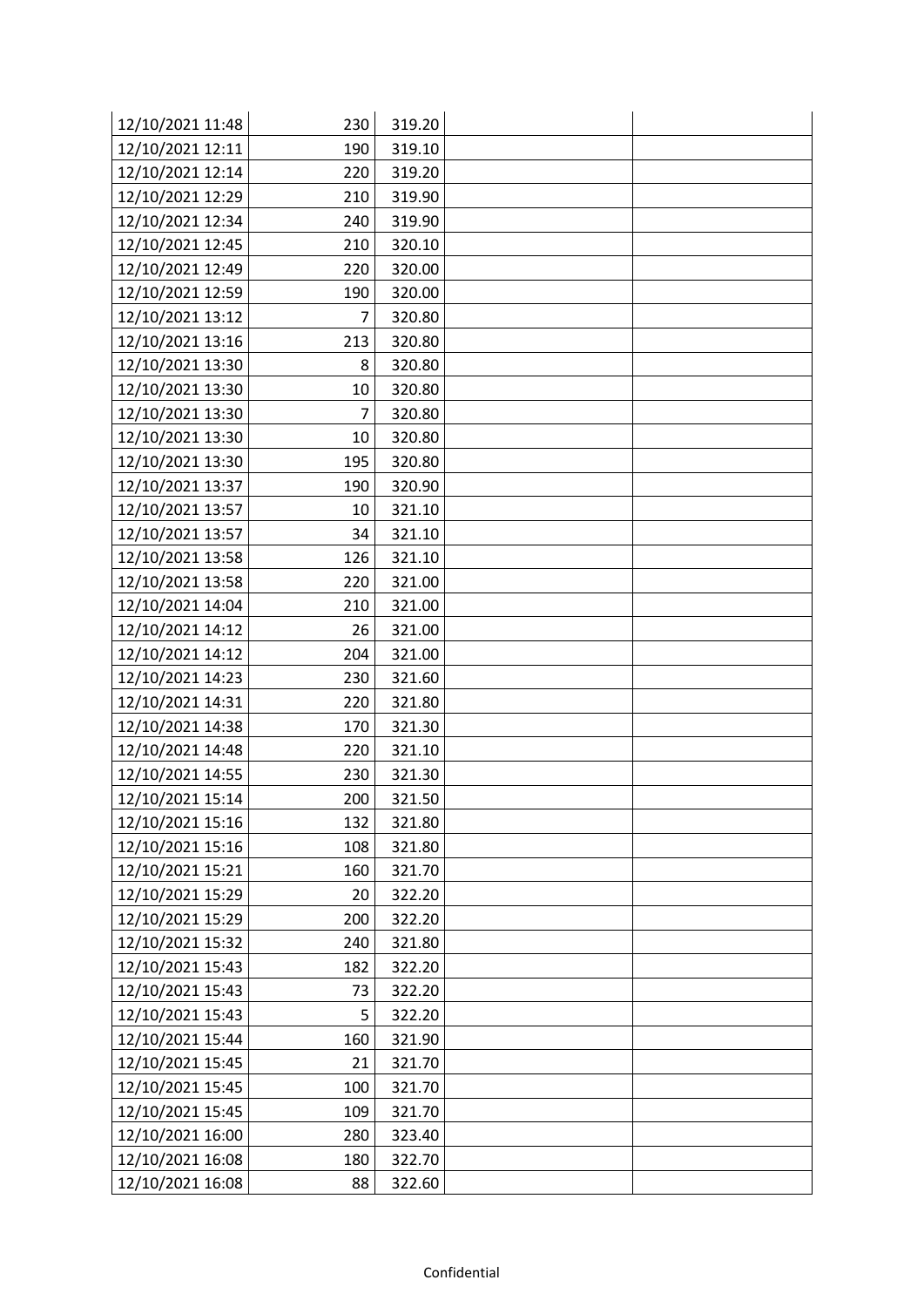| 12/10/2021 16:08 | 152 | 322.60 |        |          |
|------------------|-----|--------|--------|----------|
| 12/10/2021 16:13 | 49  | 322.50 |        |          |
| 12/10/2021 16:13 | 181 | 322.50 |        |          |
| 12/10/2021 16:19 | 240 | 322.30 |        |          |
| 12/10/2021 16:23 | 320 | 322.10 |        |          |
| 12/10/2021 16:23 | 190 | 322.20 |        |          |
| 12/10/2021 16:34 | 173 | 322.00 |        |          |
| 12/10/2021 16:34 | 57  | 322.00 |        |          |
| 12/10/2021 16:38 | 240 | 321.90 |        |          |
| 12/10/2021 16:47 | 148 | 321.90 |        |          |
| 12/10/2021 16:47 | 52  | 321.90 |        |          |
| 12/10/2021 16:53 | 220 | 321.90 |        |          |
| 12/10/2021 16:54 | 108 | 321.70 |        |          |
| 12/10/2021 16:54 | 122 | 321.70 |        |          |
| 12/10/2021 16:54 | 220 | 321.70 |        |          |
| 12/10/2021 16:55 | 72  | 321.70 |        |          |
| 12/10/2021 16:55 | 98  | 321.70 |        |          |
| 12/10/2021 16:59 | 290 | 321.90 |        |          |
| 12/10/2021 16:59 | 90  | 321.90 |        |          |
| 12/10/2021 17:03 | 270 | 322.40 |        |          |
| 12/10/2021 17:10 | 300 | 322.80 |        |          |
| 12/10/2021 17:17 | 220 | 323.00 |        |          |
| 12/10/2021 17:17 | 200 | 323.00 |        |          |
| 12/10/2021 17:20 | 82  | 323.00 |        |          |
| 12/10/2021 17:22 | 39  | 323.20 |        |          |
| 12/10/2021 17:22 | 99  | 323.20 |        |          |
| 12/10/2021 17:22 | 65  | 323.20 |        |          |
| 12/10/2021 17:22 | 116 | 323.20 |        |          |
| 12/10/2021 17:22 | 84  | 323.20 |        |          |
| 12/10/2021 17:22 | 76  | 323.20 |        |          |
| 12/10/2021 17:22 | 190 | 323.20 |        |          |
| 12/10/2021 17:22 | 200 | 323.20 |        |          |
| 12/10/2021 17:22 | 280 | 323.20 |        |          |
| 12/10/2021 17:22 | 300 | 323.20 |        |          |
| 12/10/2021 17:22 | 258 | 323.20 |        |          |
| 12/10/2021 17:22 | 220 | 323.20 |        |          |
| 12/10/2021 17:22 | 151 | 323.20 |        |          |
| 12/10/2021 17:22 | 133 | 323.20 |        |          |
| 12/10/2021 17:22 | 220 | 323.20 |        |          |
| 12/10/2021 17:22 | 220 | 323.20 |        |          |
| 12/10/2021 17:22 | 42  | 323.20 |        |          |
|                  |     |        | 19,125 | 320.6858 |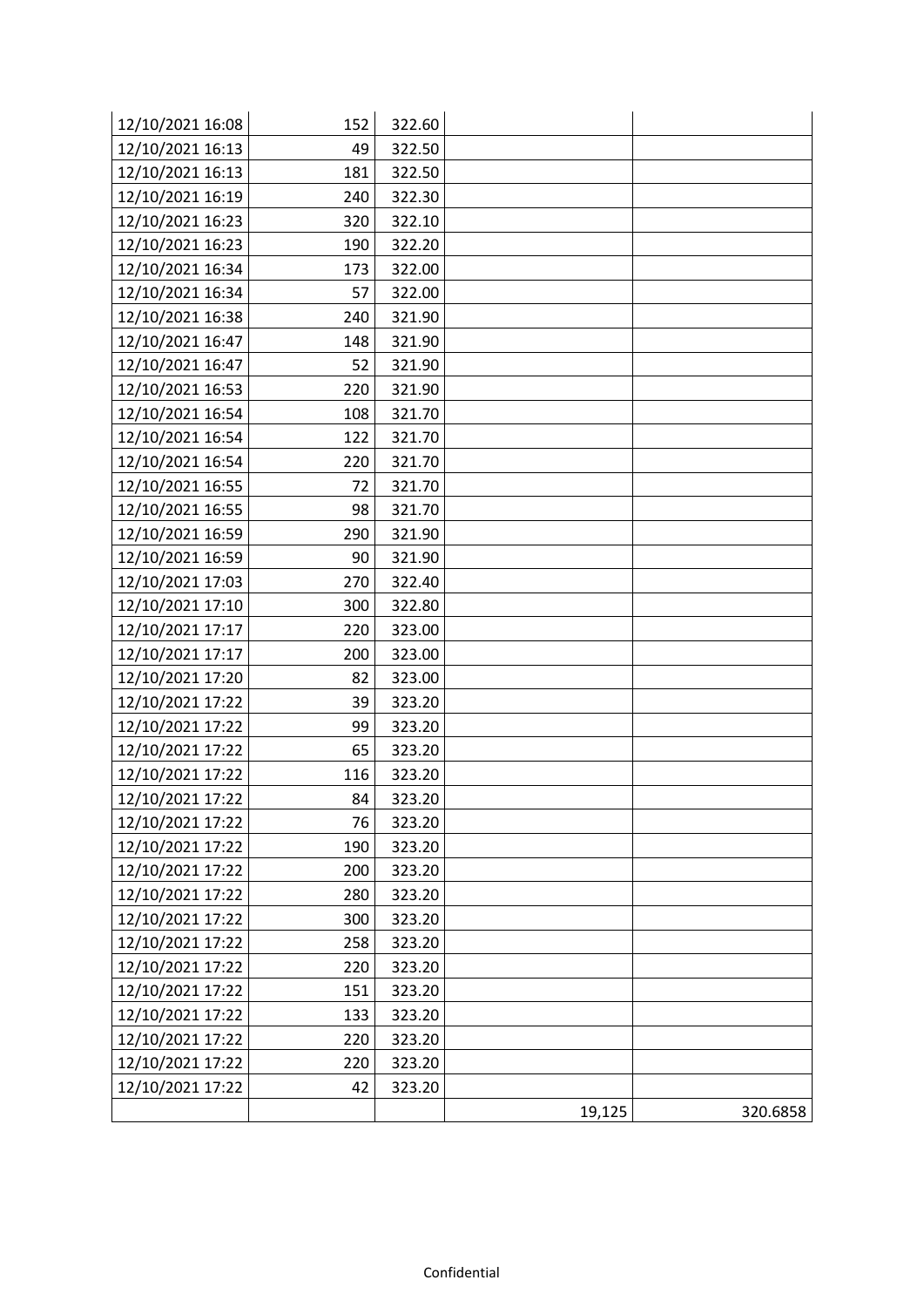| October 13, 2021 |                |        |                         |                     |
|------------------|----------------|--------|-------------------------|---------------------|
|                  | Volume         |        |                         | Weighted average    |
|                  | (number of     | Price  | Aggregated daily volume | share price per day |
| Time             | shares)        | (SEK)  | (number of shares)      | (SEK)               |
| 13/10/2021 09:03 | 200            | 322.20 |                         |                     |
| 13/10/2021 09:04 | 300            | 321.90 |                         |                     |
| 13/10/2021 09:09 | 240            | 321.30 |                         |                     |
| 13/10/2021 09:18 | 160            | 322.70 |                         |                     |
| 13/10/2021 09:21 | 310            | 322.40 |                         |                     |
| 13/10/2021 09:24 | 26             | 322.00 |                         |                     |
| 13/10/2021 09:24 | 224            | 322.00 |                         |                     |
| 13/10/2021 09:32 | 270            | 322.60 |                         |                     |
| 13/10/2021 09:38 | 260            | 322.80 |                         |                     |
| 13/10/2021 09:40 | 21             | 322.30 |                         |                     |
| 13/10/2021 09:40 | 229            | 322.30 |                         |                     |
| 13/10/2021 09:45 | 220            | 322.50 |                         |                     |
| 13/10/2021 09:55 | 220            | 322.10 |                         |                     |
| 13/10/2021 09:58 | 202            | 322.00 |                         |                     |
| 13/10/2021 09:58 | 56             | 322.00 |                         |                     |
| 13/10/2021 09:58 | $\overline{2}$ | 322.00 |                         |                     |
| 13/10/2021 10:03 | 200            | 322.20 |                         |                     |
| 13/10/2021 10:06 | 250            | 321.90 |                         |                     |
| 13/10/2021 10:08 | 170            | 321.80 |                         |                     |
| 13/10/2021 10:28 | 122            | 323.70 |                         |                     |
| 13/10/2021 10:28 | 78             | 323.70 |                         |                     |
| 13/10/2021 10:37 | 68             | 324.20 |                         |                     |
| 13/10/2021 10:37 | 102            | 324.20 |                         |                     |
| 13/10/2021 10:56 | 101            | 325.70 |                         |                     |
| 13/10/2021 10:56 | 240            | 325.70 |                         |                     |
| 13/10/2021 10:56 | 109            | 325.70 |                         |                     |
| 13/10/2021 11:22 | 230            | 326.20 |                         |                     |
| 13/10/2021 11:26 | 220            | 326.10 |                         |                     |
| 13/10/2021 11:27 | 1              | 325.90 |                         |                     |
| 13/10/2021 11:28 | 189            | 325.90 |                         |                     |
| 13/10/2021 11:33 | 200            | 325.70 |                         |                     |
| 13/10/2021 11:35 | 173            | 325.50 |                         |                     |
| 13/10/2021 11:35 | 57             | 325.50 |                         |                     |
| 13/10/2021 11:42 | 260            | 325.50 |                         |                     |
| 13/10/2021 11:46 | 160            | 325.20 |                         |                     |
| 13/10/2021 12:03 | 220            | 325.00 |                         |                     |
| 13/10/2021 12:06 | 72             | 324.90 |                         |                     |
| 13/10/2021 12:06 | 208            | 324.90 |                         |                     |
| 13/10/2021 12:22 | 220            | 325.60 |                         |                     |
| 13/10/2021 12:26 | 180            | 325.10 |                         |                     |
| 13/10/2021 12:32 | 240            | 324.70 |                         |                     |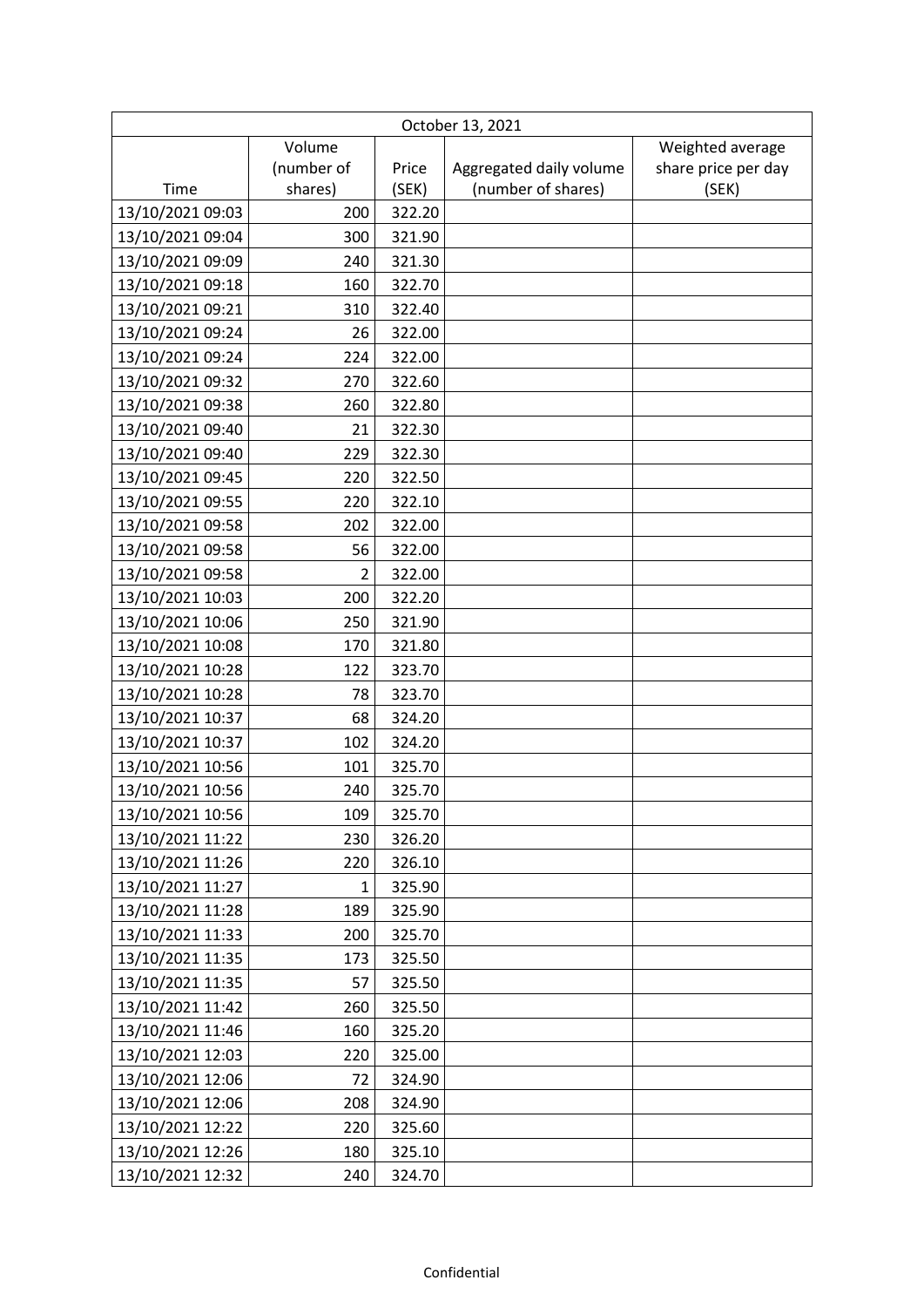| 13/10/2021 12:37 | 220 | 324.50 |  |
|------------------|-----|--------|--|
| 13/10/2021 12:56 | 200 | 325.60 |  |
| 13/10/2021 13:08 | 220 | 325.80 |  |
| 13/10/2021 13:33 | 160 | 325.80 |  |
| 13/10/2021 13:36 | 53  | 325.60 |  |
| 13/10/2021 13:36 | 187 | 325.60 |  |
| 13/10/2021 13:46 | 204 | 325.70 |  |
| 13/10/2021 13:46 | 16  | 325.70 |  |
| 13/10/2021 14:06 | 230 | 325.30 |  |
| 13/10/2021 14:06 | 240 | 325.30 |  |
| 13/10/2021 14:17 | 69  | 325.20 |  |
| 13/10/2021 14:17 | 101 | 325.20 |  |
| 13/10/2021 14:30 | 260 | 324.80 |  |
| 13/10/2021 14:37 | 230 | 324.80 |  |
| 13/10/2021 14:42 | 300 | 324.50 |  |
| 13/10/2021 14:55 | 230 | 325.00 |  |
| 13/10/2021 15:15 | 230 | 325.60 |  |
| 13/10/2021 15:30 | 283 | 325.90 |  |
| 13/10/2021 15:30 | 17  | 325.90 |  |
| 13/10/2021 15:30 | 147 | 325.80 |  |
| 13/10/2021 15:30 | 83  | 325.80 |  |
| 13/10/2021 15:41 | 174 | 326.00 |  |
| 13/10/2021 15:41 | 106 | 326.00 |  |
| 13/10/2021 15:47 | 250 | 325.90 |  |
| 13/10/2021 15:50 | 181 | 325.50 |  |
| 13/10/2021 15:50 | 89  | 325.50 |  |
| 13/10/2021 15:53 | 260 | 325.40 |  |
| 13/10/2021 15:55 | 160 | 324.90 |  |
| 13/10/2021 15:56 | 200 | 324.80 |  |
| 13/10/2021 16:03 | 230 | 324.80 |  |
| 13/10/2021 16:04 | 49  | 325.00 |  |
| 13/10/2021 16:04 | 151 | 325.00 |  |
| 13/10/2021 16:09 | 3   | 324.60 |  |
| 13/10/2021 16:09 | 84  | 324.60 |  |
| 13/10/2021 16:09 | 21  | 324.60 |  |
| 13/10/2021 16:09 | 20  | 324.60 |  |
| 13/10/2021 16:09 | 36  | 324.60 |  |
| 13/10/2021 16:09 | 56  | 324.60 |  |
| 13/10/2021 16:11 | 200 | 324.30 |  |
| 13/10/2021 16:11 | 38  | 324.00 |  |
| 13/10/2021 16:11 | 232 | 324.00 |  |
| 13/10/2021 16:21 | 250 | 324.90 |  |
| 13/10/2021 16:29 | 2   | 325.00 |  |
| 13/10/2021 16:29 | 278 | 325.00 |  |
| 13/10/2021 16:31 | 210 | 325.00 |  |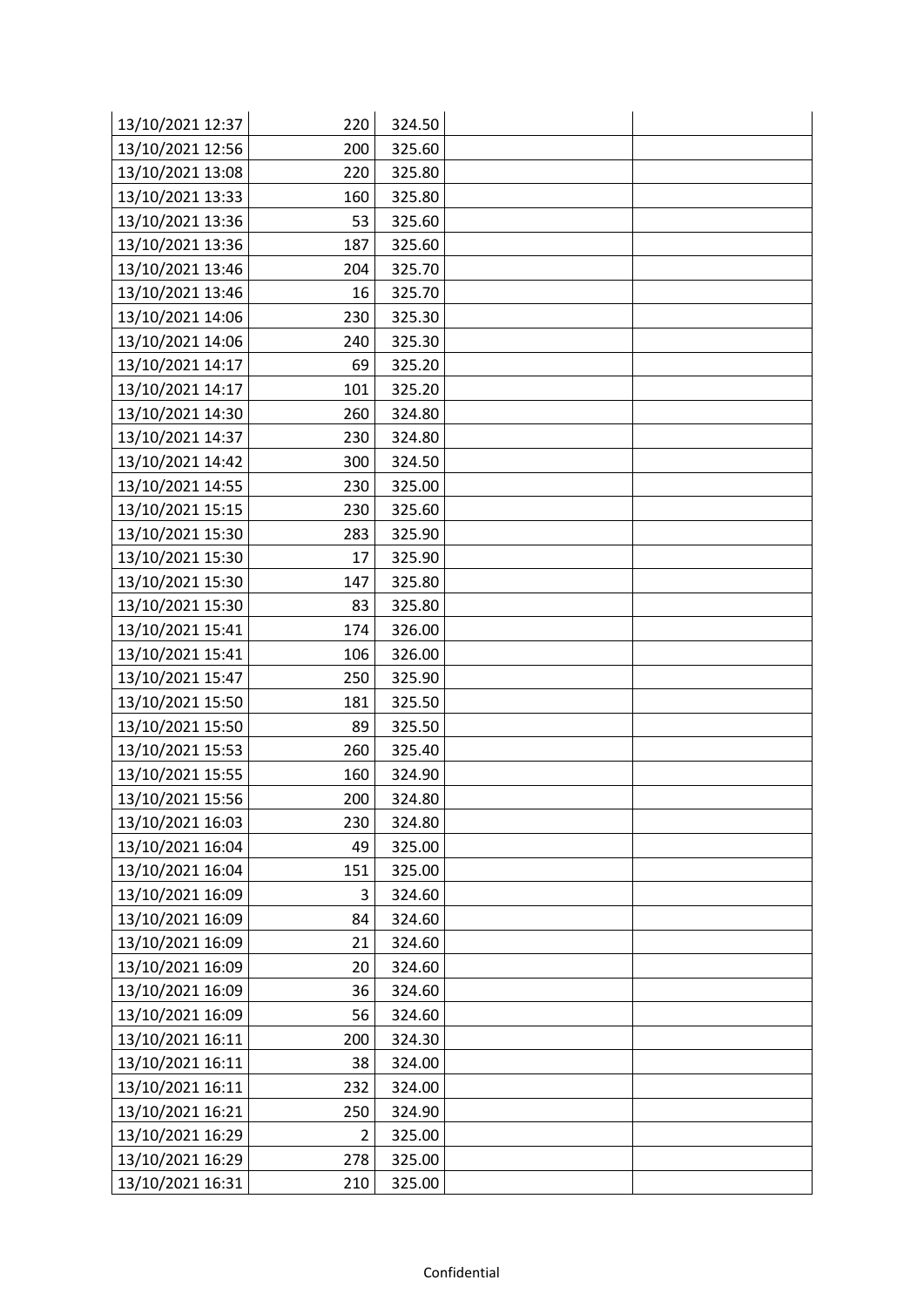| 13/10/2021 16:40                     | 220        | 325.20           |                         |                     |
|--------------------------------------|------------|------------------|-------------------------|---------------------|
| 13/10/2021 16:48                     | 220        | 325.30           |                         |                     |
| 13/10/2021 16:49                     | 49         | 325.20           |                         |                     |
| 13/10/2021 16:49                     | 171        | 325.20           |                         |                     |
| 13/10/2021 16:52                     | 230        | 325.30           |                         |                     |
| 13/10/2021 17:03                     | 132        | 325.30           |                         |                     |
| 13/10/2021 17:03                     | 118        | 325.30           |                         |                     |
| 13/10/2021 17:07                     | 85         | 325.70           |                         |                     |
| 13/10/2021 17:07                     | 125        | 325.70           |                         |                     |
| 13/10/2021 17:12                     | 16         | 325.40           |                         |                     |
| 13/10/2021 17:15                     | 180        | 325.50           |                         |                     |
| 13/10/2021 17:20                     | 100        | 325.60           |                         |                     |
| 13/10/2021 17:20                     | 310        | 325.60           |                         |                     |
| 13/10/2021 17:23                     | 250        | 325.60           |                         |                     |
| 13/10/2021 17:23                     | 264        | 325.60           |                         |                     |
| 13/10/2021 17:23                     | 260        | 325.60           |                         |                     |
| 13/10/2021 17:23                     | 220        | 325.60           |                         |                     |
| 13/10/2021 17:23                     | 305        | 325.60           |                         |                     |
| 13/10/2021 17:23                     | 220        | 325.60           |                         |                     |
| 13/10/2021 17:23                     | 190        | 325.60           |                         |                     |
| 13/10/2021 17:23                     | 220        | 325.60           |                         |                     |
| 13/10/2021 17:23                     | 145        | 325.60           |                         |                     |
|                                      |            |                  |                         |                     |
|                                      |            |                  | 18,000                  | 324.6840            |
|                                      |            |                  | October 14, 2021        |                     |
|                                      | Volume     |                  |                         | Weighted average    |
|                                      | (number of | Price            | Aggregated daily volume | share price per day |
| Time                                 | shares)    | (SEK)            | (number of shares)      | (SEK)               |
| 14/10/2021 09:02                     | 43         | 327.60           |                         |                     |
| 14/10/2021 09:02                     | 101        | 327.60           |                         |                     |
| 14/10/2021 09:02                     | 268        | 327.60           |                         |                     |
| 14/10/2021 09:02                     | 8          | 327.60           |                         |                     |
| 14/10/2021 09:05                     | 280        | 327.20           |                         |                     |
| 14/10/2021 09:07                     | 14         | 326.40           |                         |                     |
| 14/10/2021 09:09                     | 156        | 326.40           |                         |                     |
| 14/10/2021 09:15                     | 240        | 327.60           |                         |                     |
| 14/10/2021 09:21                     | 240        | 327.70           |                         |                     |
| 14/10/2021 09:26                     | 209        | 328.40           |                         |                     |
| 14/10/2021 09:26                     | 51         | 328.40           |                         |                     |
| 14/10/2021 09:30<br>14/10/2021 09:30 | 230<br>220 | 327.90<br>327.90 |                         |                     |
| 14/10/2021 09:44                     | 240        | 327.50           |                         |                     |
| 14/10/2021 09:44                     | 240        | 327.50           |                         |                     |
| 14/10/2021 09:49                     | 200        | 327.50           |                         |                     |
| 14/10/2021 10:03                     | 200        | 330.30           |                         |                     |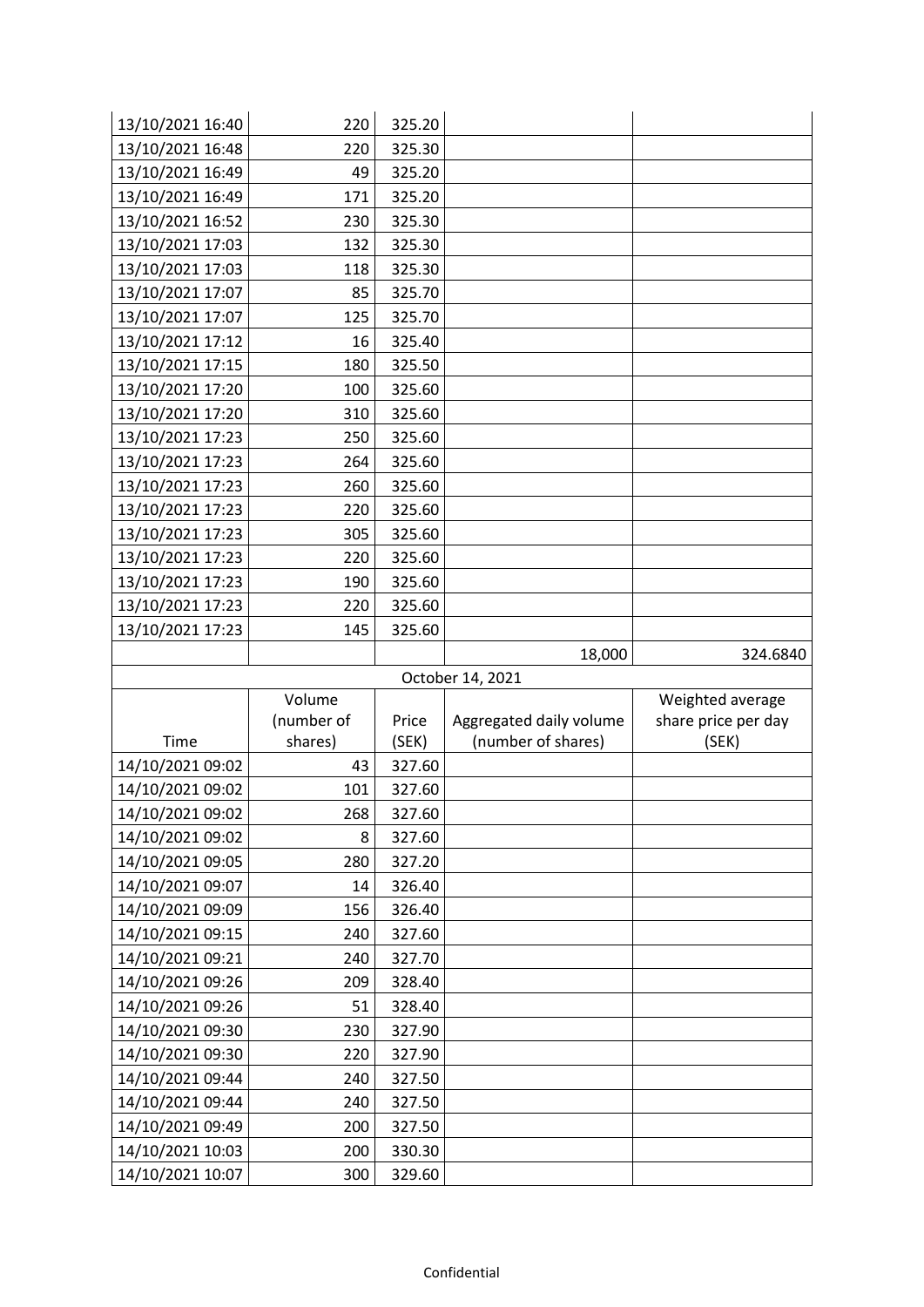| 14/10/2021 10:16 | 240 | 329.60 |  |
|------------------|-----|--------|--|
| 14/10/2021 10:17 | 11  | 329.40 |  |
| 14/10/2021 10:17 | 169 | 329.40 |  |
| 14/10/2021 10:18 | 174 | 329.10 |  |
| 14/10/2021 10:18 | 56  | 329.10 |  |
| 14/10/2021 10:25 | 187 | 328.70 |  |
| 14/10/2021 10:26 | 53  | 328.70 |  |
| 14/10/2021 10:33 | 199 | 328.20 |  |
| 14/10/2021 10:33 | 31  | 328.20 |  |
| 14/10/2021 10:50 | 94  | 328.40 |  |
| 14/10/2021 10:50 | 146 | 328.40 |  |
| 14/10/2021 10:55 | 113 | 328.60 |  |
| 14/10/2021 10:55 | 137 | 328.60 |  |
| 14/10/2021 10:58 | 210 | 328.70 |  |
| 14/10/2021 11:08 | 220 | 328.50 |  |
| 14/10/2021 11:18 | 180 | 328.10 |  |
| 14/10/2021 11:19 | 200 | 328.00 |  |
| 14/10/2021 11:19 | 220 | 328.00 |  |
| 14/10/2021 11:21 | 42  | 327.90 |  |
| 14/10/2021 11:21 | 238 | 327.90 |  |
| 14/10/2021 11:25 | 260 | 328.30 |  |
| 14/10/2021 11:34 | 112 | 328.90 |  |
| 14/10/2021 11:34 | 108 | 328.90 |  |
| 14/10/2021 11:37 | 55  | 328.80 |  |
| 14/10/2021 11:37 | 225 | 328.80 |  |
| 14/10/2021 11:50 | 10  | 329.20 |  |
| 14/10/2021 11:50 | 160 | 329.20 |  |
| 14/10/2021 11:58 | 71  | 328.50 |  |
| 14/10/2021 11:58 | 159 | 328.50 |  |
| 14/10/2021 12:05 | 120 | 327.70 |  |
| 14/10/2021 12:05 | 270 | 327.70 |  |
| 14/10/2021 12:05 | 130 | 327.70 |  |
| 14/10/2021 12:12 | 140 | 327.60 |  |
| 14/10/2021 12:12 | 70  | 327.60 |  |
| 14/10/2021 12:16 | 320 | 327.20 |  |
| 14/10/2021 12:20 | 284 | 326.90 |  |
| 14/10/2021 12:20 | 240 | 326.90 |  |
| 14/10/2021 12:20 | 206 | 326.90 |  |
| 14/10/2021 12:33 | 230 | 327.50 |  |
| 14/10/2021 12:37 | 9   | 327.10 |  |
| 14/10/2021 12:37 | 171 | 327.10 |  |
| 14/10/2021 12:46 | 200 | 326.70 |  |
| 14/10/2021 12:46 | 148 | 326.70 |  |
| 14/10/2021 12:46 | 82  | 326.70 |  |
| 14/10/2021 12:49 | 100 | 326.60 |  |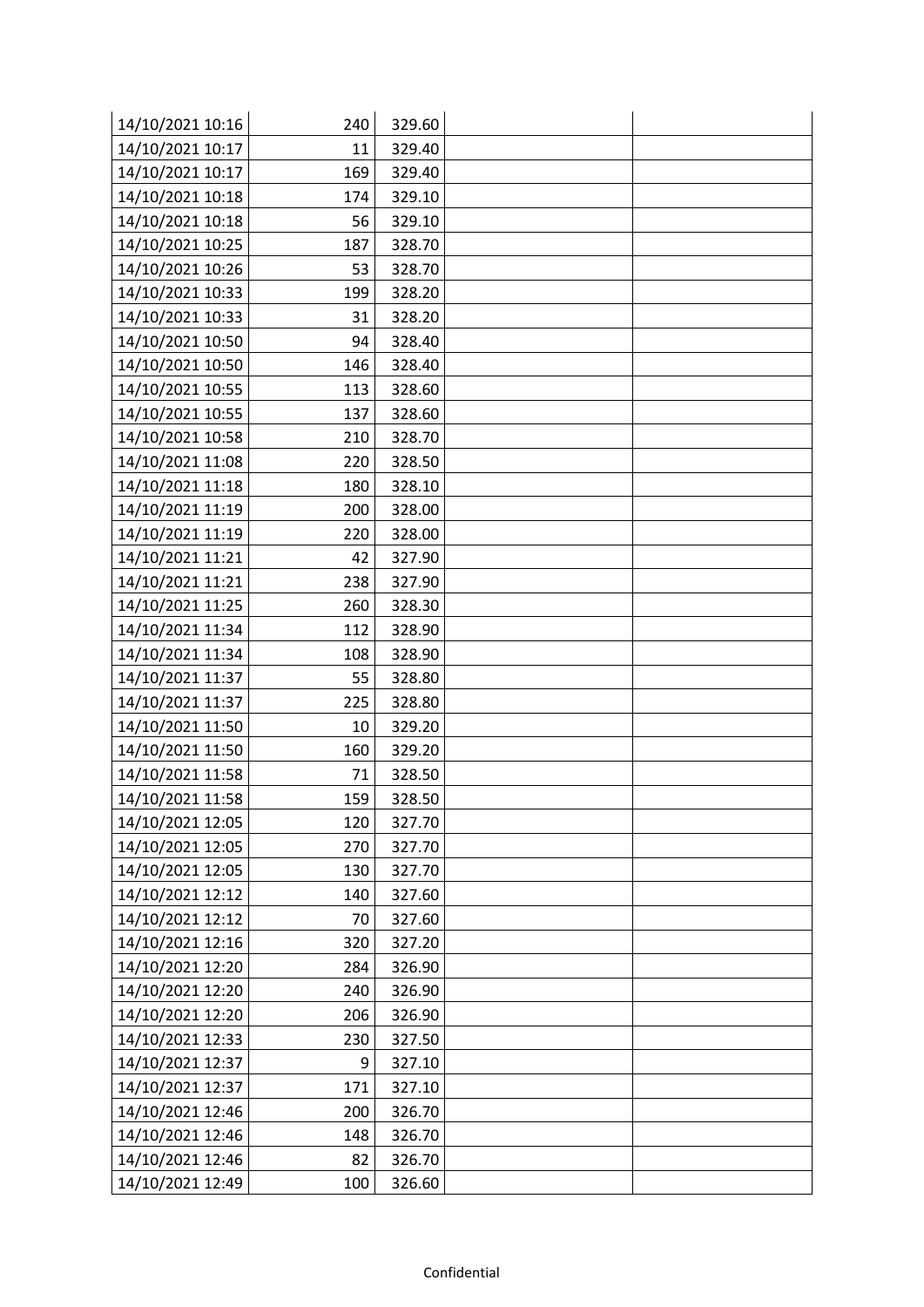| 14/10/2021 12:49 | 32  | 326.60 |  |
|------------------|-----|--------|--|
| 14/10/2021 12:49 | 1   | 326.60 |  |
| 14/10/2021 12:49 | 68  | 326.60 |  |
| 14/10/2021 12:49 | 230 | 326.60 |  |
| 14/10/2021 12:49 | 13  | 326.60 |  |
| 14/10/2021 12:49 | 12  | 326.60 |  |
| 14/10/2021 12:49 | 88  | 326.60 |  |
| 14/10/2021 12:50 | 19  | 326.60 |  |
| 14/10/2021 12:50 | 81  | 326.60 |  |
| 14/10/2021 12:50 | 29  | 326.60 |  |
| 14/10/2021 12:50 | 430 | 326.60 |  |
| 14/10/2021 12:50 | 71  | 326.60 |  |
| 14/10/2021 12:50 | 100 | 326.60 |  |
| 14/10/2021 12:50 | 100 | 326.60 |  |
| 14/10/2021 12:50 | 163 | 326.60 |  |
| 14/10/2021 12:50 | 100 | 326.60 |  |
| 14/10/2021 12:50 | 220 | 326.60 |  |
| 14/10/2021 12:50 | 156 | 326.60 |  |
| 14/10/2021 12:50 | 19  | 326.60 |  |
| 14/10/2021 12:50 | 100 | 326.60 |  |
| 14/10/2021 12:50 | 26  | 326.60 |  |
| 14/10/2021 12:50 | 37  | 326.60 |  |
| 14/10/2021 12:50 | 100 | 326.60 |  |
| 14/10/2021 12:50 | 100 | 326.60 |  |
| 14/10/2021 12:50 | 8   | 326.60 |  |
| 14/10/2021 12:50 | 38  | 326.60 |  |
| 14/10/2021 12:50 | 62  | 326.60 |  |
| 14/10/2021 12:50 | 38  | 326.60 |  |
| 14/10/2021 12:50 | 24  | 326.60 |  |
| 14/10/2021 12:50 | 38  | 326.60 |  |
| 14/10/2021 12:50 | 214 | 326.60 |  |
| 14/10/2021 12:50 | 100 | 326.60 |  |
| 14/10/2021 12:50 | 100 | 326.60 |  |
| 14/10/2021 12:50 | 72  | 326.60 |  |
| 14/10/2021 12:50 | 100 | 326.60 |  |
| 14/10/2021 12:50 | 75  | 326.60 |  |
| 14/10/2021 12:50 | 25  | 326.60 |  |
| 14/10/2021 12:50 | 31  | 326.60 |  |
| 14/10/2021 12:50 | 6   | 326.60 |  |
| 14/10/2021 12:50 | 31  | 326.60 |  |
| 14/10/2021 12:50 | 32  | 326.60 |  |
| 14/10/2021 12:50 | 49  | 326.60 |  |
| 14/10/2021 12:50 | 62  | 326.60 |  |
| 14/10/2021 12:59 | 220 | 326.20 |  |
| 14/10/2021 13:05 | 170 | 326.10 |  |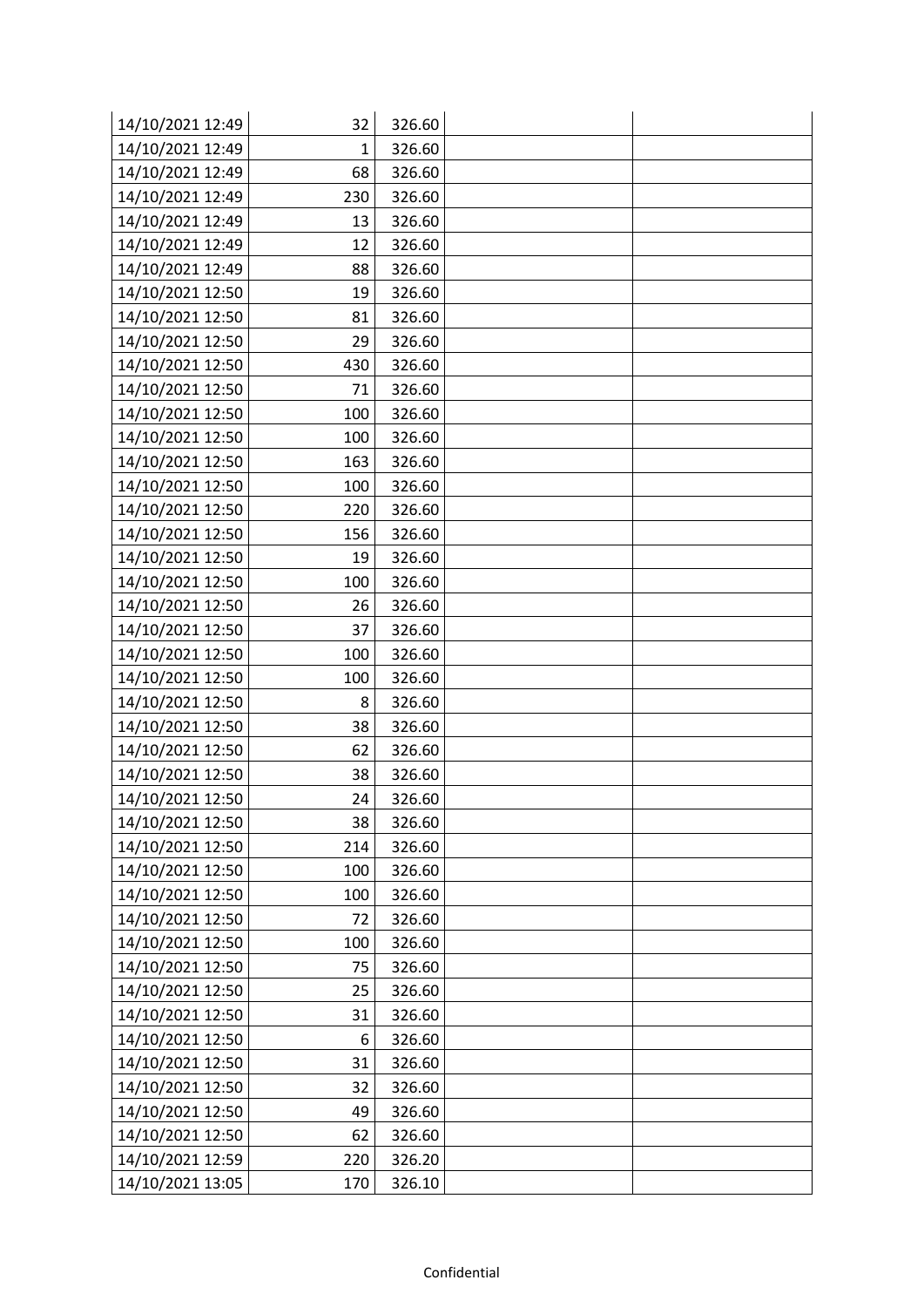| 14/10/2021 13:20 | 60    | 326.80 |  |
|------------------|-------|--------|--|
| 14/10/2021 13:20 | 180   | 326.80 |  |
| 14/10/2021 14:08 | 43    | 328.40 |  |
| 14/10/2021 14:08 | 207   | 328.40 |  |
| 14/10/2021 14:29 | 200   | 328.50 |  |
| 14/10/2021 14:37 | 20    | 328.70 |  |
| 14/10/2021 14:37 | 200   | 328.70 |  |
| 14/10/2021 14:47 | 170   | 329.00 |  |
| 14/10/2021 14:53 | 93    | 328.60 |  |
| 14/10/2021 14:53 | 157   | 328.60 |  |
| 14/10/2021 14:56 | 240   | 328.40 |  |
| 14/10/2021 15:01 | 230   | 328.40 |  |
| 14/10/2021 15:11 | 200   | 328.30 |  |
| 14/10/2021 15:21 | 240   | 328.00 |  |
| 14/10/2021 15:28 | 190   | 327.90 |  |
| 14/10/2021 15:31 | 250   | 328.00 |  |
| 14/10/2021 15:34 | 190   | 327.70 |  |
| 14/10/2021 15:37 | 83    | 327.60 |  |
| 14/10/2021 15:37 | 177   | 327.60 |  |
| 14/10/2021 15:41 | 6     | 327.60 |  |
| 14/10/2021 15:42 | 114   | 327.60 |  |
| 14/10/2021 15:42 | 190   | 327.60 |  |
| 14/10/2021 15:42 | 230   | 327.50 |  |
| 14/10/2021 15:49 | 100   | 327.70 |  |
| 14/10/2021 15:49 | 48    | 327.70 |  |
| 14/10/2021 15:49 | 48    | 327.70 |  |
| 14/10/2021 15:49 | 119   | 327.70 |  |
| 14/10/2021 15:49 | 145   | 327.70 |  |
| 14/10/2021 15:49 | 40    | 327.70 |  |
| 14/10/2021 15:49 | 60    | 327.70 |  |
| 14/10/2021 15:49 | 270   | 327.70 |  |
| 14/10/2021 15:51 | 190   | 327.90 |  |
| 14/10/2021 15:51 | 1     | 327.70 |  |
| 14/10/2021 15:54 | 84    | 327.80 |  |
| 14/10/2021 15:54 | 21    | 327.80 |  |
| 14/10/2021 15:54 | 104   | 327.80 |  |
| 14/10/2021 15:54 | 13    | 327.80 |  |
| 14/10/2021 15:54 | 20    | 327.80 |  |
| 14/10/2021 15:54 | 18    | 327.80 |  |
| 14/10/2021 15:54 | 99    | 327.70 |  |
| 14/10/2021 15:56 | 100   | 327.70 |  |
| 14/10/2021 15:56 | 1,000 | 327.70 |  |
| 14/10/2021 15:56 | 100   | 327.70 |  |
| 14/10/2021 15:56 | 100   | 327.70 |  |
| 14/10/2021 15:56 | 130   | 327.70 |  |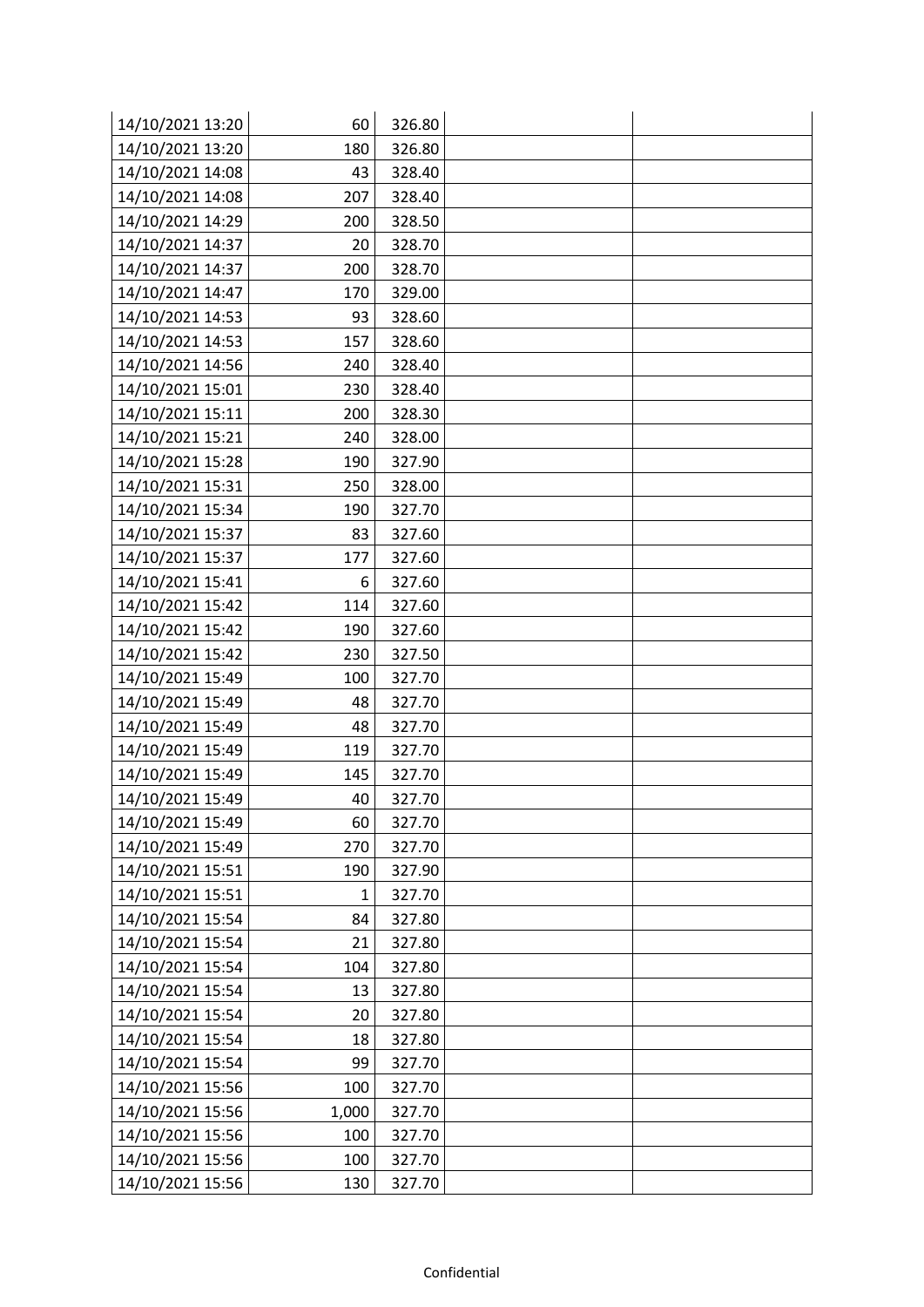| 14/10/2021 15:56 | 100 | 327.70 |  |
|------------------|-----|--------|--|
| 14/10/2021 15:56 | 97  | 327.70 |  |
| 14/10/2021 15:56 | 100 | 327.70 |  |
| 14/10/2021 15:56 | 41  | 327.70 |  |
| 14/10/2021 15:56 | 4   | 327.70 |  |
| 14/10/2021 15:56 | 59  | 327.70 |  |
| 14/10/2021 15:57 | 9   | 327.70 |  |
| 14/10/2021 15:58 | 270 | 327.40 |  |
| 14/10/2021 16:03 | 220 | 327.80 |  |
| 14/10/2021 16:03 | 67  | 327.80 |  |
| 14/10/2021 16:03 | 113 | 327.80 |  |
| 14/10/2021 16:05 | 260 | 327.40 |  |
| 14/10/2021 16:05 | 360 | 327.40 |  |
| 14/10/2021 16:10 | 40  | 327.30 |  |
| 14/10/2021 16:10 | 200 | 327.30 |  |
| 14/10/2021 16:15 | 300 | 327.90 |  |
| 14/10/2021 16:23 | 350 | 328.10 |  |
| 14/10/2021 16:24 | 230 | 328.10 |  |
| 14/10/2021 16:27 | 230 | 327.90 |  |
| 14/10/2021 16:27 | 3   | 327.90 |  |
| 14/10/2021 16:27 | 237 | 327.90 |  |
| 14/10/2021 16:28 | 169 | 327.70 |  |
| 14/10/2021 16:28 | 3   | 327.70 |  |
| 14/10/2021 16:28 | 44  | 327.70 |  |
| 14/10/2021 16:28 | 105 | 327.70 |  |
| 14/10/2021 16:28 | 9   | 327.70 |  |
| 14/10/2021 16:29 | 180 | 327.60 |  |
| 14/10/2021 16:31 | 350 | 327.40 |  |
| 14/10/2021 16:33 | 95  | 327.10 |  |
| 14/10/2021 16:34 | 104 | 327.10 |  |
| 14/10/2021 16:34 | 61  | 327.10 |  |
| 14/10/2021 16:34 | 139 | 327.10 |  |
| 14/10/2021 16:34 | 101 | 327.10 |  |
| 14/10/2021 16:34 | 30  | 327.10 |  |
| 14/10/2021 16:39 | 210 | 327.10 |  |
| 14/10/2021 16:42 | 230 | 327.20 |  |
| 14/10/2021 16:44 | 230 | 327.00 |  |
| 14/10/2021 16:44 | 260 | 327.00 |  |
| 14/10/2021 16:46 | 43  | 327.10 |  |
| 14/10/2021 16:46 | 62  | 327.10 |  |
| 14/10/2021 16:46 | 95  | 327.10 |  |
| 14/10/2021 16:51 | 180 | 327.30 |  |
| 14/10/2021 16:52 | 14  | 327.20 |  |
| 14/10/2021 16:52 | 246 | 327.20 |  |
| 14/10/2021 16:52 | 260 | 327.20 |  |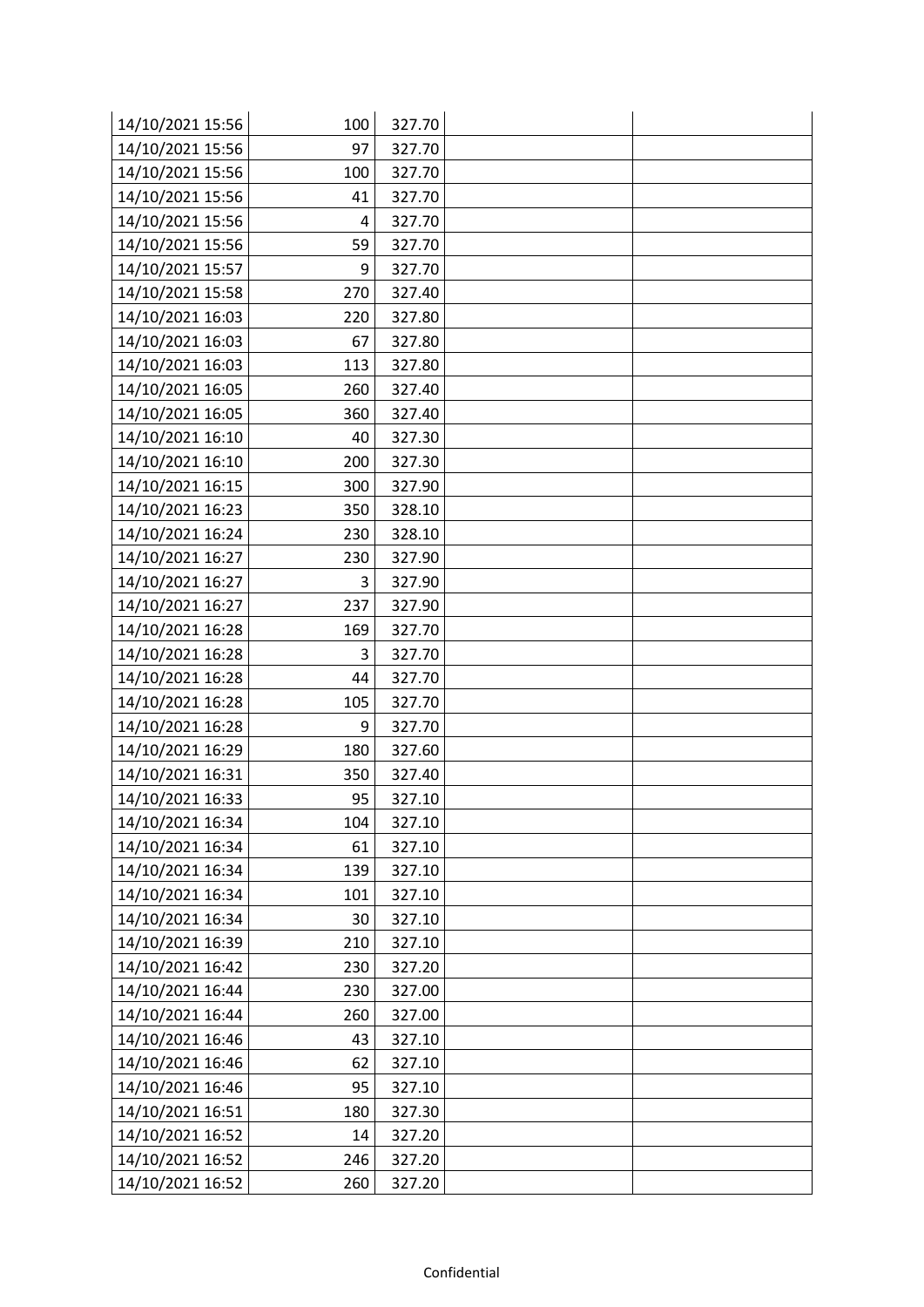| 14/10/2021 16:56 | 279        | 327.40 |                         |                     |
|------------------|------------|--------|-------------------------|---------------------|
| 14/10/2021 16:56 | 61         | 327.40 |                         |                     |
| 14/10/2021 16:59 | 567        | 327.70 |                         |                     |
| 14/10/2021 16:59 | 133        | 327.70 |                         |                     |
| 14/10/2021 17:01 | 350        | 327.70 |                         |                     |
| 14/10/2021 17:04 | 250        | 327.60 |                         |                     |
| 14/10/2021 17:07 | 6          | 327.30 |                         |                     |
| 14/10/2021 17:07 | 334        | 327.30 |                         |                     |
| 14/10/2021 17:11 | 400        | 327.30 |                         |                     |
| 14/10/2021 17:15 | 300        | 327.80 |                         |                     |
| 14/10/2021 17:17 | 350        | 327.60 |                         |                     |
| 14/10/2021 17:22 | 410        | 328.20 |                         |                     |
| 14/10/2021 17:22 | 217        | 328.20 |                         |                     |
| 14/10/2021 17:22 | 4          | 328.20 |                         |                     |
| 14/10/2021 17:22 | 236        | 328.20 |                         |                     |
| 14/10/2021 17:22 | 3          | 328.20 |                         |                     |
| 14/10/2021 17:22 | 280        | 328.20 |                         |                     |
|                  |            |        | 31,000                  | 327.6597            |
|                  |            |        | October 15, 2021        |                     |
|                  | Volume     |        |                         | Weighted average    |
|                  | (number of | Price  | Aggregated daily volume | share price per day |
| Time             | shares)    | (SEK)  | (number of shares)      | (SEK)               |
| 15/10/2021 09:04 | 290        | 330.00 |                         |                     |
| 15/10/2021 09:06 | 165        | 330.60 |                         |                     |
| 15/10/2021 09:06 | 85         | 330.60 |                         |                     |
| 15/10/2021 09:07 | 154        | 330.00 |                         |                     |
| 15/10/2021 09:07 | 76         | 330.00 |                         |                     |
| 15/10/2021 09:11 | 500        | 330.00 |                         |                     |
| 15/10/2021 09:14 | 60         | 328.90 |                         |                     |
| 15/10/2021 09:14 | 200        | 328.90 |                         |                     |
| 15/10/2021 09:17 | 78         | 329.10 |                         |                     |
| 15/10/2021 09:17 | 142        | 329.10 |                         |                     |
| 15/10/2021 09:23 | 220        | 328.40 |                         |                     |
| 15/10/2021 09:26 | 240        | 328.40 |                         |                     |
| 15/10/2021 09:31 | 250        | 328.10 |                         |                     |
| 15/10/2021 09:38 | 240        | 326.50 |                         |                     |
| 15/10/2021 09:41 | 240        | 326.60 |                         |                     |
| 15/10/2021 09:50 | 230        | 327.40 |                         |                     |
| 15/10/2021 09:59 | 270        | 327.80 |                         |                     |
| 15/10/2021 10:05 | 270        | 328.70 |                         |                     |
| 15/10/2021 10:09 | 170        | 328.40 |                         |                     |
| 15/10/2021 10:16 | 240        | 328.80 |                         |                     |
| 15/10/2021 10:24 | 230        | 328.60 |                         |                     |
| 15/10/2021 10:36 | 160        | 329.30 |                         |                     |
| 15/10/2021 10:36 | 30         | 329.20 |                         |                     |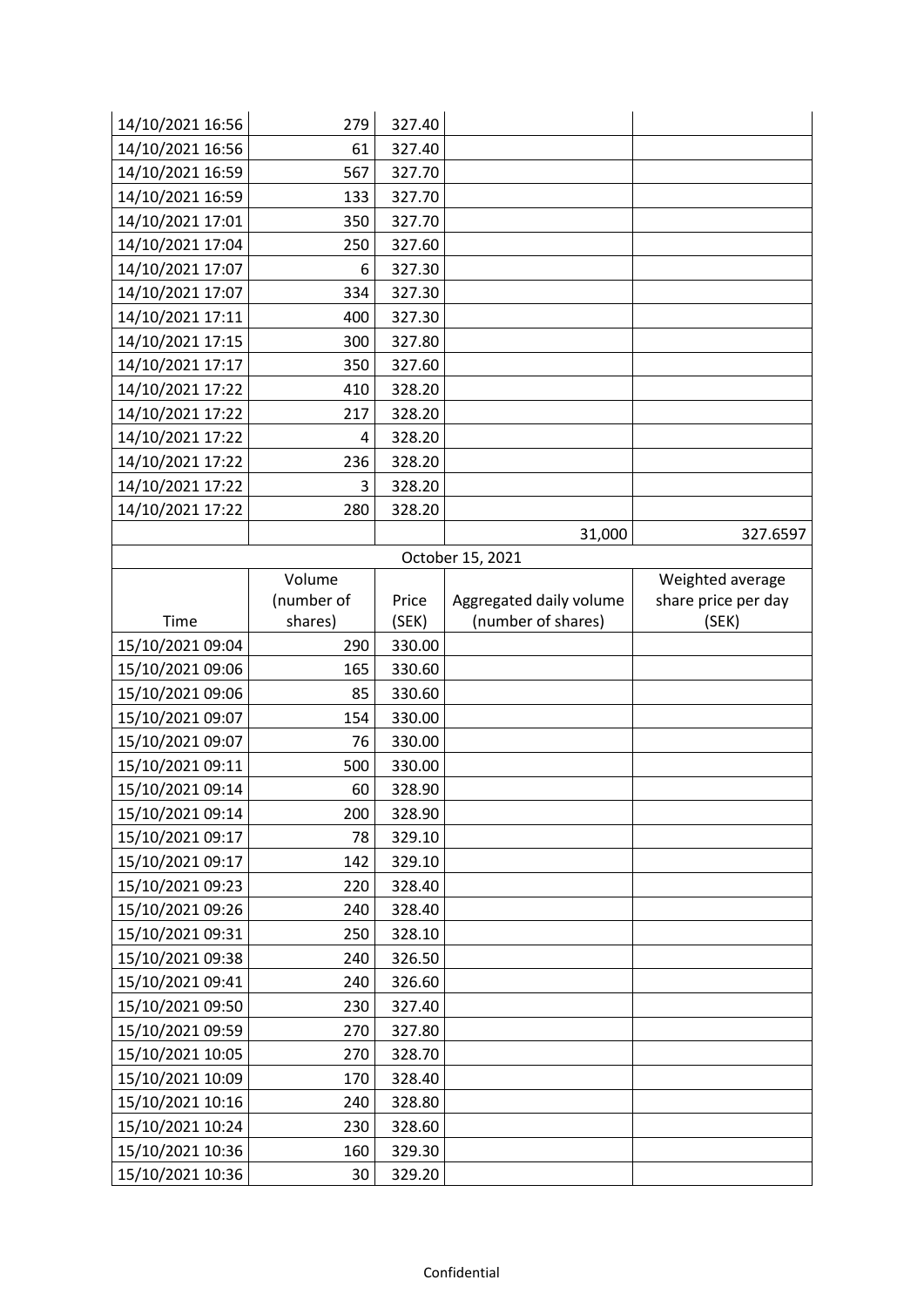| 15/10/2021 10:36 | 200 | 329.20 |  |
|------------------|-----|--------|--|
| 15/10/2021 10:43 | 230 | 329.10 |  |
| 15/10/2021 10:50 | 220 | 329.20 |  |
| 15/10/2021 10:56 | 240 | 329.20 |  |
| 15/10/2021 11:08 | 230 | 329.00 |  |
| 15/10/2021 11:09 | 44  | 328.80 |  |
| 15/10/2021 11:09 | 126 | 328.80 |  |
| 15/10/2021 11:18 | 62  | 329.00 |  |
| 15/10/2021 11:18 | 158 | 329.00 |  |
| 15/10/2021 11:24 | 240 | 329.00 |  |
| 15/10/2021 11:30 | 210 | 329.50 |  |
| 15/10/2021 11:41 | 170 | 329.60 |  |
| 15/10/2021 11:52 | 168 | 330.20 |  |
| 15/10/2021 11:52 | 62  | 330.20 |  |
| 15/10/2021 12:17 | 51  | 330.10 |  |
| 15/10/2021 12:17 | 339 | 330.10 |  |
| 15/10/2021 12:33 | 230 | 330.40 |  |
| 15/10/2021 12:36 | 170 | 330.00 |  |
| 15/10/2021 12:41 | 220 | 329.70 |  |
| 15/10/2021 12:48 | 200 | 329.80 |  |
| 15/10/2021 13:01 | 270 | 330.00 |  |
| 15/10/2021 13:29 | 220 | 330.90 |  |
| 15/10/2021 13:51 | 210 | 330.40 |  |
| 15/10/2021 13:51 | 230 | 330.40 |  |
| 15/10/2021 13:57 | 170 | 330.10 |  |
| 15/10/2021 14:00 | 270 | 330.10 |  |
| 15/10/2021 14:09 | 21  | 330.50 |  |
| 15/10/2021 14:10 | 149 | 330.50 |  |
| 15/10/2021 14:19 | 220 | 330.70 |  |
| 15/10/2021 14:29 | 220 | 330.20 |  |
| 15/10/2021 14:34 | 124 | 330.20 |  |
| 15/10/2021 14:34 | 76  | 330.20 |  |
| 15/10/2021 14:46 | 95  | 330.00 |  |
| 15/10/2021 14:46 | 155 | 330.00 |  |
| 15/10/2021 14:52 | 244 | 329.60 |  |
| 15/10/2021 14:52 | 6   | 329.60 |  |
| 15/10/2021 14:52 | 220 | 329.60 |  |
| 15/10/2021 14:53 | 190 | 329.60 |  |
| 15/10/2021 14:54 | 320 | 329.40 |  |
| 15/10/2021 15:02 | 18  | 329.70 |  |
| 15/10/2021 15:02 | 32  | 329.70 |  |
| 15/10/2021 15:02 | 99  | 329.70 |  |
| 15/10/2021 15:02 | 85  | 329.70 |  |
| 15/10/2021 15:04 | 16  | 329.70 |  |
| 15/10/2021 15:16 | 230 | 329.60 |  |